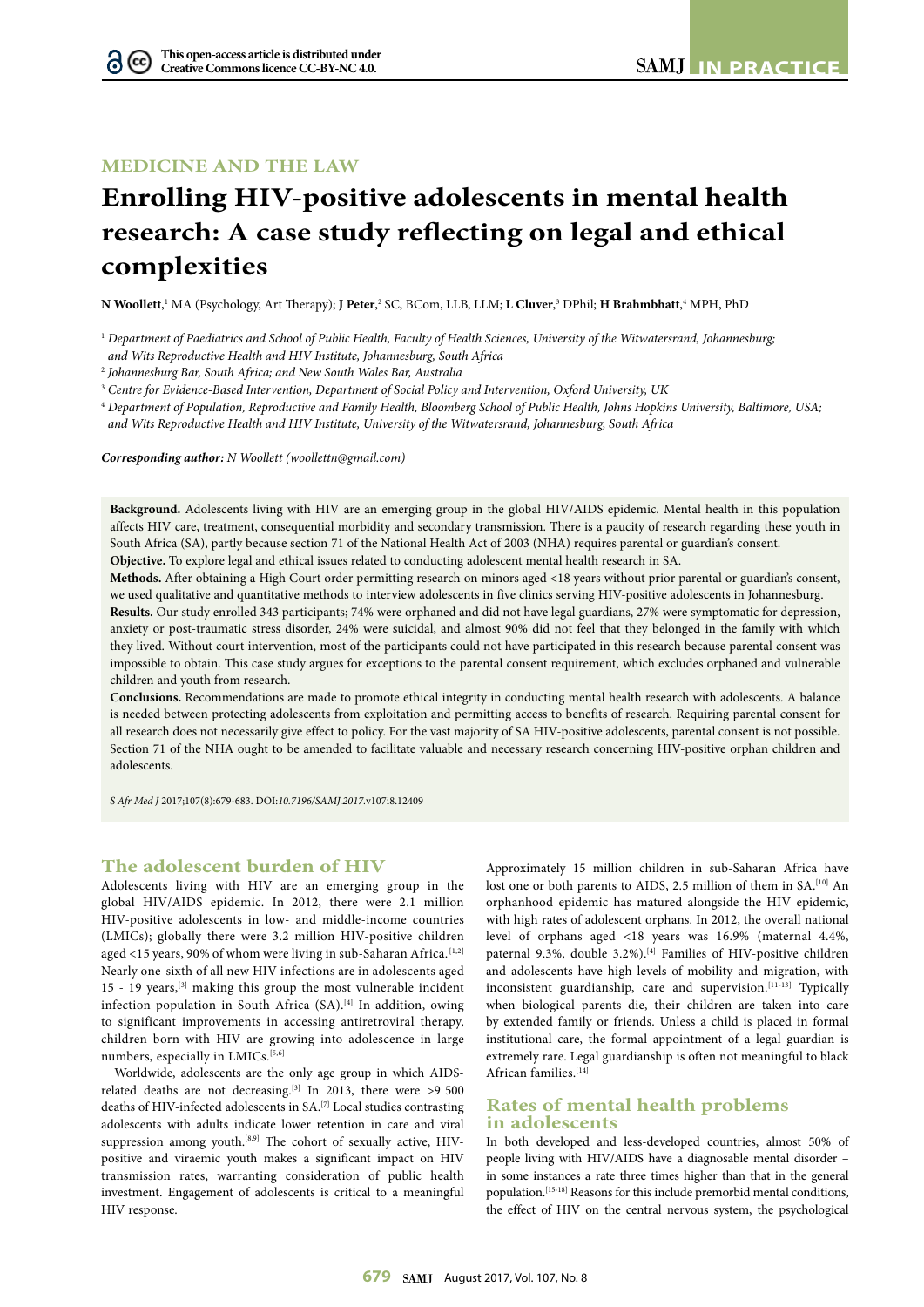impact of living with HIV/AIDS, side-effects of medication, social stigma and discrimination.<sup>[15]</sup> Mental health disorders occur with increased frequency among HIV-positive children and adolescents in developed contexts.[12,19,20] In LMICs there is a paucity of research on this population and mental health outcomes. Studies in Western countries, measuring the association between HIV and mental health outcomes in adolescents, are not always comparable with black African populations, where adolescents are subjected to multiple additional risks and vulnerabilities. Poor mental health is strongly related to other health and development concerns in young people – lower educational achievements, neurocognitive delay, substance abuse, violence, and poor reproductive and sexual health.<sup>[21-25]</sup> Examination of the impact of HIV on mental health outcomes in adolescents locally is critical; mental health is likely to affect HIV care and treatment, the resulting adult burden of disease and secondary transmission.

# **Difficulties with undertaking research on this group**

SA legislation requiring parental or guardian's consent presents a significant barrier to research on HIV-positive adolescents aged <18 years. Using a study of mental health outcomes of HIV-positive adolescents in Johannesburg as a case study, we explore legal and ethical issues related to conducting adolescent mental health research.

### **The legal framework – the National**  Health Act of 2003 (NHA)<sup>[26]</sup>

Prior to March 2012, the SA framework governing research permitted children (<18 years) to consent independently to take part in research.[27] Where the research posed minimal risk and no community objection was anticipated, national ethical guidelines permitted an exemption from parental or guardian's consent for participation in health research by older children.<sup>[14,28]</sup>

On 1 March 2012, section 71 of the NHA came into effect, which has four prerequisites for research or experimentation on a minor for therapeutic purposes: (*i*) the best interests of the minor; (*ii*) conformity with the manner and conditions prescribed; (*iii*) consent of the parent or guardian; and (*iv*) consent of the minor where capable of understanding. Non-therapeutic research and experimentation require additional ministerial consent.<sup>[29]</sup>

On 19 September 2014, the Regulations Relating to Research with Human Participants were promulgated, completing the new legal framework for regulating health research established by the NHA.<sup>[30]</sup> These regulations address three general issues relating to children. First, minors are considered a vulnerable population. Health research ethics committees (HRECs) are required to balance child protection and research facilitation and pay special attention to protocols, recognising children as deserving beneficiaries of research outcomes.[31] Second, the participation of minors must be scientifically indispensable to the study design.<sup>[31]</sup> Third, minors can only participate in research when they will be exposed to particularly low levels of risk, an approach that corresponds with the risk categories described in national ethical guidelines.<sup>[30]</sup>

The regulations define 'therapeutic research' as research that holds out the prospect of direct benefit to the participant. Neither the NHA nor the regulations defines 'research'.

#### **Impractical for researchers: Woollett case study**

Our case study (a description of the mental health of HIV-positive adolescents accessing care in Johannesburg) highlights the legal

process undertaken to facilitate research on vulnerable SA adolescents. It could not be done with parental or guardian's consent, as the proposed participants would be orphans without legal guardians. Approval was initially refused by the University of the Witwatersrand medical HREC. In July 2013, the principal investigator applied to the High Court, Johannesburg, in its capacity as upper guardian of minors, for consent for the research. The application was served on the facility managers of the five clinics concerned, the provincial and district research committees, the Chris Hani Baragwanath and Charlotte Maxeke academic hospital research committees, the provincial health MEC and the health minister. Upon the order being granted, the university HREC granted unconditional approval of the study (M130258), as did the other research committees. This process took 8 months and without pro bono legal assistance would have been impossible.

The study integrated qualitative and quantitative methods in design and implementation. It took place in five clinics serving HIV-positive adolescents in Johannesburg. A survey was undertaken of 343 HIV-positive adolescents aged 13 - 19 years. It contained standard assessments for depression, anxiety, post-traumatic stress disorder (PTSD) and suicide and captured HIV, sexual reproductive health, adherence, disclosure and demographic information.

Of the 343 participants, 74% were orphaned and did not have legal guardians. Most were probably perinatally infected. Twenty-seven percent were symptomatic for depression, anxiety or PTSD, 24% indicated signs of suicidality (excluding 17 adolescents excluded for active suicidality), almost 90% did not feel that they belonged within the family fostering them, 90% did not receive praise from those they lived with, and 85% were not given the same things as other children in the home. But for the High Court order, most of the sample would probably not have participated in this research.

#### **Issues related to parental consent**

Much debate has taken place over allowing children to consent to health research.<sup>[14,27,32,33]</sup> SA HIV research is still abundant, and the greatest burden of disease has moved to vulnerable groups, including adolescents. Research on adolescents is critical, but inhibited by requiring parental consent.

#### **Exclusion of most orphaned and vulnerable children and youth (OVCY)**

The adverse outcomes of being orphaned include loss of effective guidance and supervision, inconsistent care, loss of educational opportunities, impoverishment, increased sexual vulnerability, high rates of risk-taking, psychological distress and significant mental health problems.<sup>[19]</sup> There is a higher prevalence of HIV infection among orphans due to AIDS causes than among non-orphans and orphans of non-AIDS causes, together with earlier sexual debut, an increased risk of intergenerational sex, and increased family violence and exploitation.  $^{\left[10,34\text{--}37\right]}$ 

OVCY are increasingly recognised as a special population for HIV risk and transmission.<sup>[35]</sup> OVCY, child-headed households and children and youth without an official guardian are a unique and contemporary issue placing many SA institutions (including government) under tremendous pressure. Innovation and responsiveness are key factors to counter these challenges. This vulnerable group can ill afford to be neglected by research, which could assist in HIV prevention and yield effective treatment interventions.

Parental consent is impossible for minors not living with, or having access to, their parents, and for orphans, who comprise a significant proportion of HIV-positive children. Section 71 has the effect of impeding research on child-headed households and OVCY.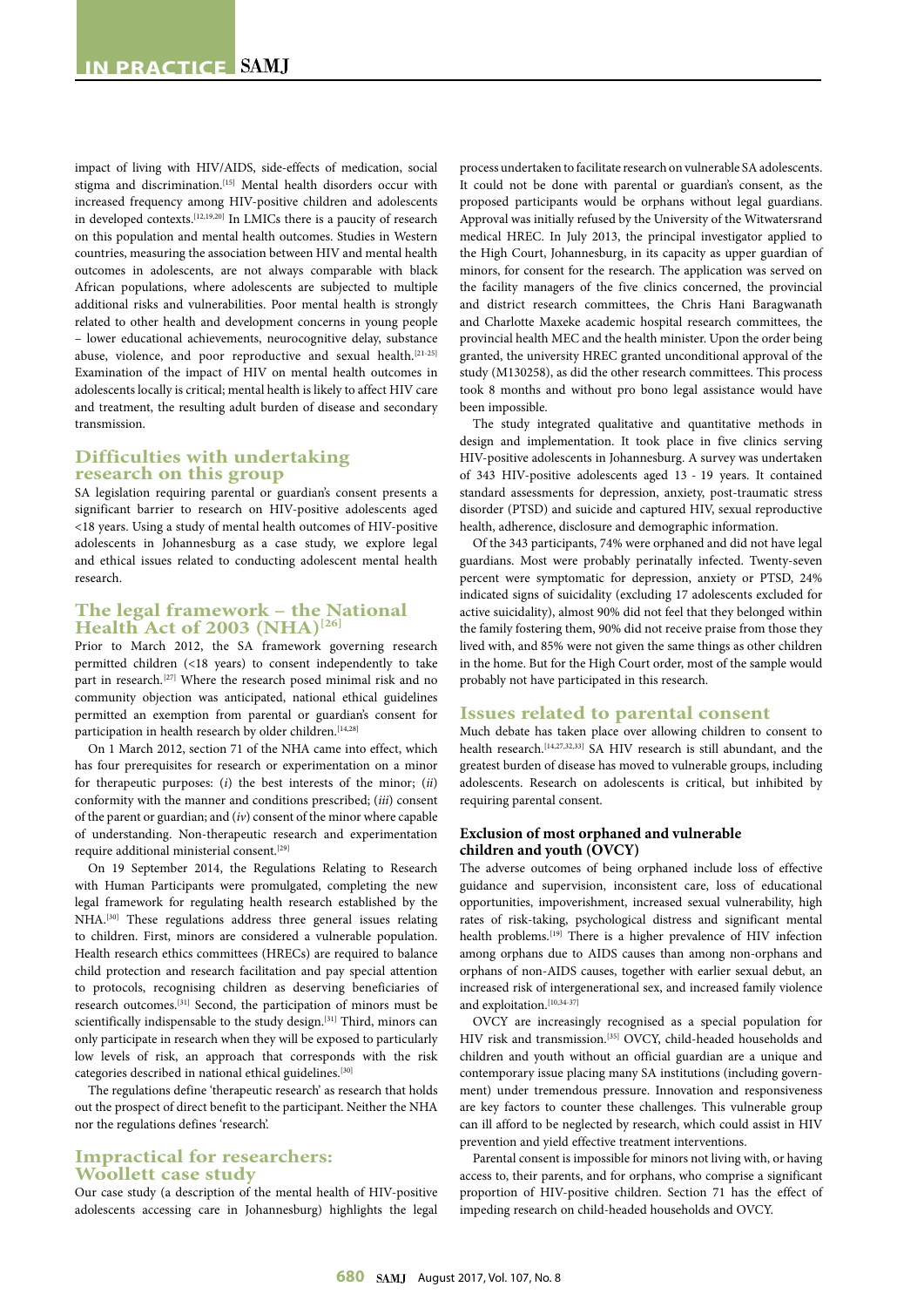#### **Inconsistent and confusing legal policy**

Section 129 of the Children's Act of 2005<sup>[38]</sup> permits independent autonomous consent to general medical treatment by a child aged >12 years, including HIV counselling and testing. The Choice on Termination of Pregnancy Act of 1996<sup>[39]</sup> provides for autonomous decision-making by a pregnant child with no minimum age requirement. Policy recognises child and adolescent capacity to make decisions concerning themselves. An adolescent child may independently consent to an HIV test and receive medical treatment, but cannot consent to the observation of such for research to improve the quality of, or access to, treatment. Excluding autonomous participation in observational research of a low-risk nature undermines this policy.

#### **Inadvertent harm or silence to voices that most need to be heard**

Adolescents may opt not to seek care because they want to avoid telling their parents about their health problems and sexual activity.<sup>[1]</sup> The Children's Act<sup>[38]</sup> facilitates confidentiality from parents, avoiding stigma, discrimination and potential punishment. Requiring parental consent for research removes confidentiality. Children who are unable to obtain parental consent to participate are often those most in need of mental health information and resources. Requiring parental consent excludes their experiences and needs from research findings.[40]

Research identifying harm to children may expose the parents and caretakers as the perpetrators of such harm. Parental consent in these circumstances is highly likely to be refused and the harm undetected. SA prevalence rates for abuse in adolescents are 56.3% for lifetime physical abuse, 35.5% for lifetime emotional abuse and 9% for lifetime sexual abuse.<sup>[24]</sup> Historically, a requirement for parental consent in all cases would have precluded the ground-breaking research by radiologists correlating paediatric head trauma with long-bone fractures identifying child abuse.<sup>[41]</sup>

#### **Requiring parental consent may be inconsistent with principles of justice, inclusiveness and autonomy**

Requiring parental consent implicitly assumes that parents' ability to understand research and assess risk is always superior to their children's. Parents' opinions are often informed by their own experience of adolescence rather than the realities of their children.<sup>[40]</sup> Mental health is highly stigmatised, difficult to communicate and often not discussed in families.

Most school-aged children are capable of meaningful assent for participation in many types of research studies. Adolescents from 14 years may be as capable as adults of making competent decisions about research participation, according to more stringent legal standards of competency.<sup>[42]</sup> SA adolescents view participation in research, particularly HIV vaccine trials, to be beneficial and would participate, their reasons ranging from altruism to direct benefit.<sup>[32,43]</sup> Adolescents report marginal levels of distress when self-reporting violence and suicidality.[44,45] In our study, the overwhelming majority of adolescents expressed relief and gratitude in being able to tell their story and did not report experiencing the interview as stressful – echoing findings in other studies of HIV-affected children.<sup>[46-48]</sup>

The African Charter on the Rights and Responsibilities of the Child recognises rights to enjoy the best attainable state of physical, mental and spiritual health and scientific research. The right to life and the right to access to healthcare rank among the most fundamental of the human rights guaranteed by international human rights.<sup>[49]</sup> Excluding adolescent children from health research infringes on their constitutional rights to both basic healthcare and access to healthcare services.[50]

#### **Recommendations for mental health research with adolescents arising from this study**

To promote ethical integrity, the following were implemented and are examples that may be helpful to other studies:

- A community advisory board that can advise on all aspects of the research, including proposal, protocol, survey, informed consent and a dissemination plan, can ensure youth-friendliness and relevance if constituted by adolescents who utilise services. This is effective in addressing complex health disparities and facilitates local acceptability of the research practices.
- Research staff need a balance of research, community and clinical experience. Lay counsellors, with experience in the clinics managing issues of adherence, disclosure, stigma and HIV counselling, and additional training that emphasises adolescent rights, the distinction between researchers and counsellors, modelling interview techniques, with practice sessions on dealing with informed consent processes, etc. are recommended. Staff also need weekly debriefing and supervision from a registered therapist.
- Consent procedures disclosed that confidentiality may be broken by the mandatory reporting requirements relating to suspected illtreatment, abuse or neglect of children (section 42 of the Children's Act,<sup>[38]</sup> section 4 of the Prevention of Family Violence Act of 1993,[51] and sexual offences against children (section 54 of the Criminal Law (Sexual Offences and Related Matters) Amendment Act of  $2007^{52}$ ). Study staff need training to identify reporting obligations, and understand and manage the processes triggered.
- Researchers must be mindful that there is evidence that compared with adults, adolescents are less likely to spontaneously consider risks and benefits, are less likely to evaluate long-term consequences of decisions, are more likely to place weight on benefit than risk, are more likely to be short-term focused, and are less likely to recognise the vested interests of others.<sup>[43]</sup> Recognition of immature decision-making is therefore necessary, and researchers should try to enhance adolescent understanding to the fullest extent possible. To assess understanding, our informed consent contained both multiple-choice questions and open-ended probing questions.
- The latent power dynamic between researchers and adolescent participants must be managed. Contextually, obedience to and respect for adults are values strongly emphasised; children seldom speak up or voice their opinions to adults.<sup>[53]</sup> Time needs to be provided for the adolescents to acquire trust in the researchers and the research process. Research counsellors were able to speak all the local languages, increasing their ability to answer all questions posed and alleviate potential anxiety of the participants.
- Authenticity in child participatory research is crucial: without it, the validity of what is reported is inevitably questionable and, at the level of tokenism, it is fundamentally unethical.<sup>[53]</sup> Research utilising non-verbal methods, such as drawings, can offer research subjects active participation in the research process, authenticating their voice through their engagement, offering more developmentally appropriate means of accessing data, diminishing stress in the child/adolescent-adult interaction, and providing a more comfortable method of engagement than language.<sup>[53-56]</sup>
- Engaging youth in research can be facilitated with the use of mobile and computer devices, known to be appealing. Data were collected on tablet computers to improve reporting of sensitive questions.[57,58]
- HRECs reviewing adolescent protocols should consult with one another to facilitate uniformity in response to similar research protocols.[43]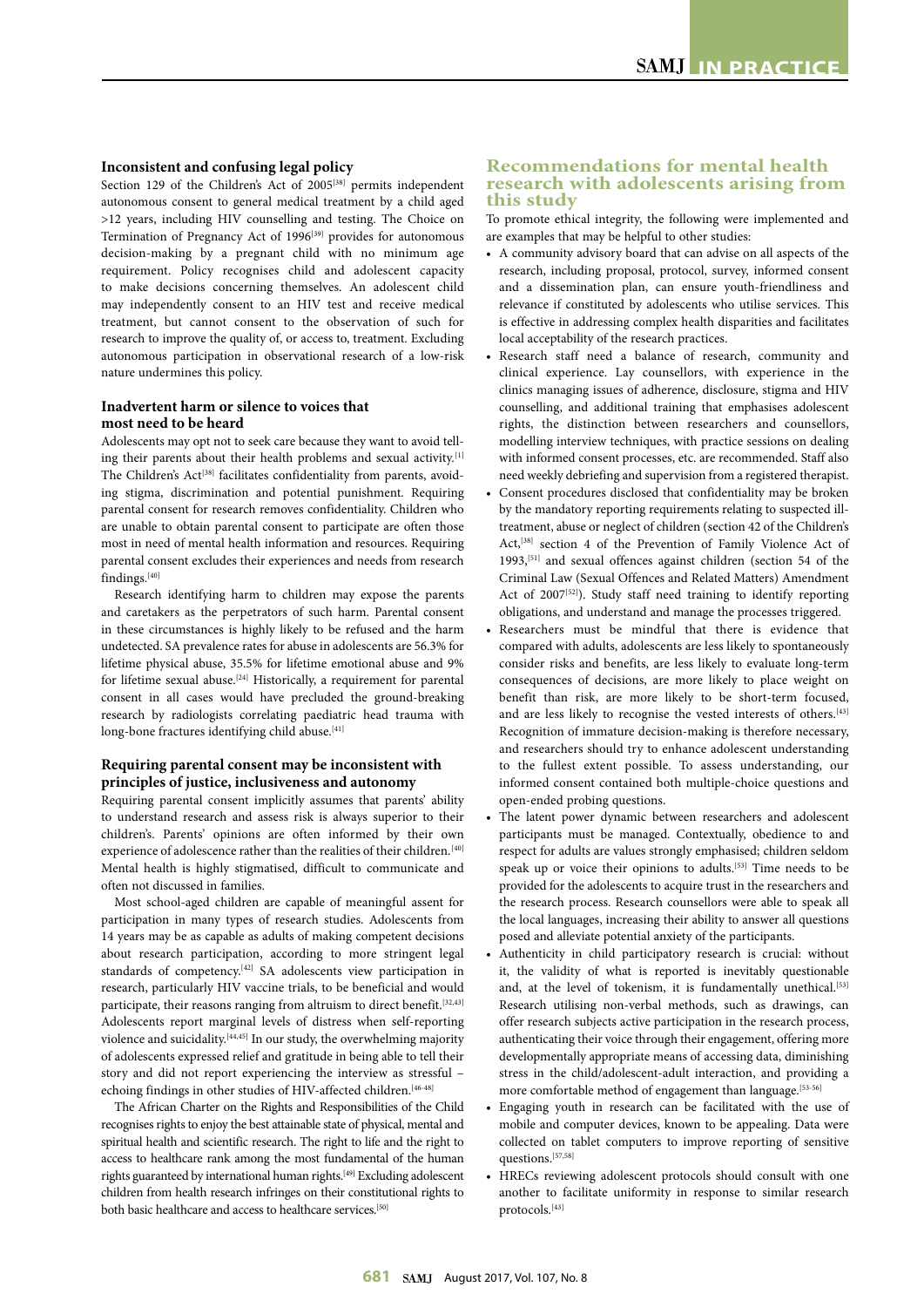#### **Discussion**

Evidence regarding the mental health of HIV-positive adolescents is fundamental to inform policy. In this case study, 27% of HIVpositive adolescents accessing treatment were experiencing common mental health problems that were previously unrecognised and could be treated in the public health system. But for a court order, this evidence would not have been available. Vulnerable groups such as adolescents are typically the last to benefit from research, and often need it the most.

Laws such as the NHA were developed to safeguard children, and in many cases do. Section 71 has the policy objective to protect them. Where the parental consent requirement is inappropriate or impossible, it operates to exclude children from research, further increasing their vulnerability and failing its policy objective. Research ethics legislation is vital and welcomed, but a balance is needed between protection from exploitation and access to benefits of research. Excessive regulation to protect adolescents from exploitative research may impede on their human rights and autonomy as individuals and circumvents research being undertaken to improve access to care and treatment and reform national policy.[27] It is also likely to delay their access to any improvement based on adult research undertaken.[59] Provision should be made for rigorous review by HRECs and promoting clear communication to adolescents rather than restrictions that reduce research participation.[30] The NHA and its regulations ought to take into account the social contexts of SA adolescents. A rights-based approach is necessary in managing these tensions.<sup>[60]</sup> As highlighted by Mann (in Kirby<sup>[49]</sup>), 'health and human rights are complementary approaches to the central problem of advancing human well-being'.

Failure to address mental health problems in terms of prevention and treatment, including developmental and intellectual disorders, in childhood and adolescents in low-resource settings is a public health issue with far-reaching consequences. A substantial proportion of adult mental health problems originate early in life, and such failure has long-lasting effects beyond childhood and adolescence<sup>[60]</sup> and impedes the achievement of basic development goals in LMICs.

A commitment to evidence-based healthcare requires more, not less, effort to encourage research and clear evaluation of services. Service and research entities need to assess whether their services/ interventions are helping children/adolescents and how they can be improved. Excluding the most vulnerable adolescents risks biasing the research capacity to assess their needs and services to them.

These findings suggest the importance of considering an amendment to section 71 of the NHA, in order to facilitate valuable and necessary research concerning HIV-positive and orphaned children. A mechanism ought to be introduced to permit research on children where parental or guardians' consent is either not practicable or inappropriate. 'Research' ought to be defined. A distinction should be made to cater for HRECs to allow a dispensation from parental consent for classes of research that present minimal risk of harm to child participants, and an age threshold should be introduced for children to give autonomous consent. Further practical examples of how to address the challenges related to this work in diverse contexts are needed in order to build a consensus on best practices.

#### **Conclusions**

Ethical and sound health research is essential to promoting the health of highly vulnerable HIV-positive and affected adolescents. If research results are to be targeted to adolescents, it is essential that adolescents be included so that study outcomes are relevant to them. Healthcare policy is best improved based on the evidence to meet the mental health needs of this population more effectively.

Requiring parental consent for particular research does not necessarily give effect to policy. For the vast majority of HIV-positive adolescents, such consent is simply impossible. The result is that the most vulnerable are excluded from research that may yield great benefit. Resort to the High Court is practically unworkable and legislative amendment is urgently required.

**Acknowledgements.** We thank the participants for sharing their stories. We acknowledge the impressive work of the research counsellors (Thamsanqa Jabavu, Nombulelo Shezi, Linda Mazibuko, Princess Mbatha, Tebogo Moloi, Honey Nyapoli, Bafana Gxubane, Shenaaz Randeria and Relebohile Maleka), both in their capacity as counsellors and for their enthusiasm in engaging in this research. We are grateful to the national and provincial departments of health for allowing access to the patients and facilities in Johannesburg. Thanks also to Ms Justine Michel of Fluxmans Attorneys, Johannesburg, for legal assistance.

**Author contributions.** NW conceived and undertook the study and drafted the manuscript for publication; JP secured the court order to undertake the study and contributed to the drafting and editing of the manuscript; HB and LC provided overall guidance on the protocol development and design of the study; and HB provided overall oversight of the study. All authors read and approved the final manuscript.

# **Funding.** None.

**Conflicts of interest.** None.

- 1. World Health Organization. HIV and Adolescents: Guidance for HIV Testing and Counselling and Care for Adolescents Living with HIV: Recommendations for a Public Health Approach and Considerations for Policy-makers and Managers. Geneva: WHO, 2013. [http://apps.who.int/iris/](http://apps.who.int/iris/handle/10665/94334) [handle/10665/94334](http://apps.who.int/iris/handle/10665/94334) (accessed 5 April 2017).
- 2. Joint United Nations Programme on HIV/AIDS. The Gap Report. Geneva: UNAIDS, 2014. [http://](http://www.unaids.org/en/resources/campaigns/2014/2014gapreport/gapreport) [www.unaids.org/en/resources/campaigns/2014/2014gapreport/gapreport](http://www.unaids.org/en/resources/campaigns/2014/2014gapreport/gapreport) (accessed 5 April 2017).
- 3. United Nations Children's Fund. Towards an AIDS-free Generation Children and AIDS: Sixth Stocktaking Report, 2013. New York: UNICEF, 2013. [https://www.unicef.org/publications/index\\_70986.html](https://www.unicef.org/publications/index_70986.html) (accessed 5 April 2017).
- 4. Shisana O, Rehle T, Simbayi LC, et al. South African National HIV Prevalence, Incidence and Behaviour
- Survey. Pretoria: HSRC, 2012.<http://www.hsrc.ac.za/en/research-data/view/6871> (accessed 5 April 2017). 5. Ferrand RA, Corbett EL, Wood R, et al. AIDS among older children and adolescents in southern Africa: Projecting the time course and magnitude of the epidemic. AIDS 2009;23(15):2039-2042. s://doi.org/10.1097/qad.0b013e32833016ce
- 6. Idele P, Gillespie A, Porth T, et al. Epidemiology of HIV and AIDS among adolescents: Current status, inequities, and data gaps. J Acquir Immune Defic Syndr 2014;66(Suppl 2):S144-S153. [https://doi.](https://doi.org/10.1097/qai.0000000000000176) [org/10.1097/qai.0000000000000176](https://doi.org/10.1097/qai.0000000000000176)
- 7. Joint United Nations Programme on HIV/AIDS. HIV Estimates. UNAIDS, 2013. [http://www.unaids.](http://www.unaids.org/sites/default/files/media_asset/UNAIDS_Global_Report_2013_en_1.pdf)
- [org/sites/default/files/media\\_asset/UNAIDS\\_Global\\_Report\\_2013\\_en\\_1.pdf](http://www.unaids.org/sites/default/files/media_asset/UNAIDS_Global_Report_2013_en_1.pdf) (accessed 5 April 2017). 8. Zanoni BC, Archary M, Buchan S, Katz IT, Haberer JE. Systematic review and meta-analysis of the adolescent HIV continuum of care in South Africa: The cresting wave. BMJ Glob Health 2016;1(3):1- 10. [https://doi.org/10.1136/bmjgh-](https://doi.org/10.1136/bmjgh)2015-000004
- 9. United Nations Children's Fund, Joint United Nations Programme on HIV/AIDS, World Health Organization. Global HIV/AIDS Response: Epidemic Update and Health Sector Progress Towards Universal Access: Progress Report 2011. WHO, 2011. [http://www.who.int/hiv/pub/progress\\_](http://www.who.int/hiv/pub/progress_report2011/hiv_full_report_2011.pdf) [report2011/hiv\\_full\\_report\\_2011.pdf](http://www.who.int/hiv/pub/progress_report2011/hiv_full_report_2011.pdf) (accessed 5 April 2017).
- 10. Sharp C, Jardin C, Marais L, Boivin M. Orphanhood by AIDS-related causes and child mental health: A developmental psychopathology approach. J HIV AIDS 2015;1(3):1-19. [https://doi.](https://doi.org/10.16966/2380-5536.114) [org/10.16966/2380-5536.114](https://doi.org/10.16966/2380-5536.114)
- 11. United Nations Children's Fund. South Africa's Children a Review of Equity and Child Rights. Pretoria: South African Human Rights Commission & UNICEF, 2011. [https://www.unicef.org/](https://www.unicef.org/southafrica/SAF_resources_factschildrens11.pdf) [southafrica/SAF\\_resources\\_factschildrens11.pdf](https://www.unicef.org/southafrica/SAF_resources_factschildrens11.pdf) (accessed 5 April 2017).
- 12. Lowenthal ED, Bakeera-Kitaka S, Marukutira T, Chapman J, Goldrath K, Ferrand RA. Perinatally acquired HIV infection in adolescents from sub-Saharan Africa: A review of emerging challenges.
- Lancet Infect Dis 2014;14(7):627-639. [https://doi.org/10.1016/s1473](https://doi.org/10.1016/s1473-3099(13)70363-3)-3099(13)70363-3 13. Ford K, Hosegood V. AIDS mortality and the mobility of children in KwaZulu-Natal, South Africa.
- Demography 2005;42(4):757-768. <https://doi.org/10.1353/dem.2005.0029> 14. Strode AE. Using the concept of parental responsibilities and rights to identify adults able to provide proxy consent to child research in South Africa. S Afr J Bioeth Law 2011;4(2):69-73.
- 15. Freeman M, Nkomo N, Kafaar Z, Kelly K. Factors associated with prevalence of mental disorder in people living with HIV/AIDS in South Africa. AIDS Care 2007;19(10):1201-1209. [https://doi.](https://doi.org/10.1080/09540120701426482) [org/10.1080/09540120701426482](https://doi.org/10.1080/09540120701426482)
- 16. Myer L, Seedat S, Stein DJ, Moomal H, Williams DR. The mental health impact of AIDS-related mortality in South Africa: A national study. J Epidemiol Community Health 2009;63(4):293-298. <https://doi.org/10.1136/jech.2008.080861>
- 17. Lazarus R, Freeman M. Primary-Level Mental Health Care for Common Mental Disorder in Resource-Poor Settings: Models & Practice. A Literature Review. Pretoria: Medical Research Council, 2009.
- 18. Thom R. Common mental disorders in people living with HIV/AIDS: Clinical overview. South Afr J
- HIV Med 2009;10(3):8-13. 19. Williams SL, Williams DR, Stein DJ, Seedat S, Jackson PB, Moomal H. Multiple traumatic events and psychological distress: The South Africa Stress and Health Study. J Trauma Stress 2007;20(5):845-855. <https://doi.org/10.1002/jts.20252>
- 20. Gadow KD, Angelidou K, Chernoff M, et al. Longitudinal study of emerging mental health concerns in youth perinatally infected with HIV and peer comparisons. J Dev Behav Pediatr 2012;33(6):456-468. <https://doi.org/10.1097/dbp.0b013e31825b8482>